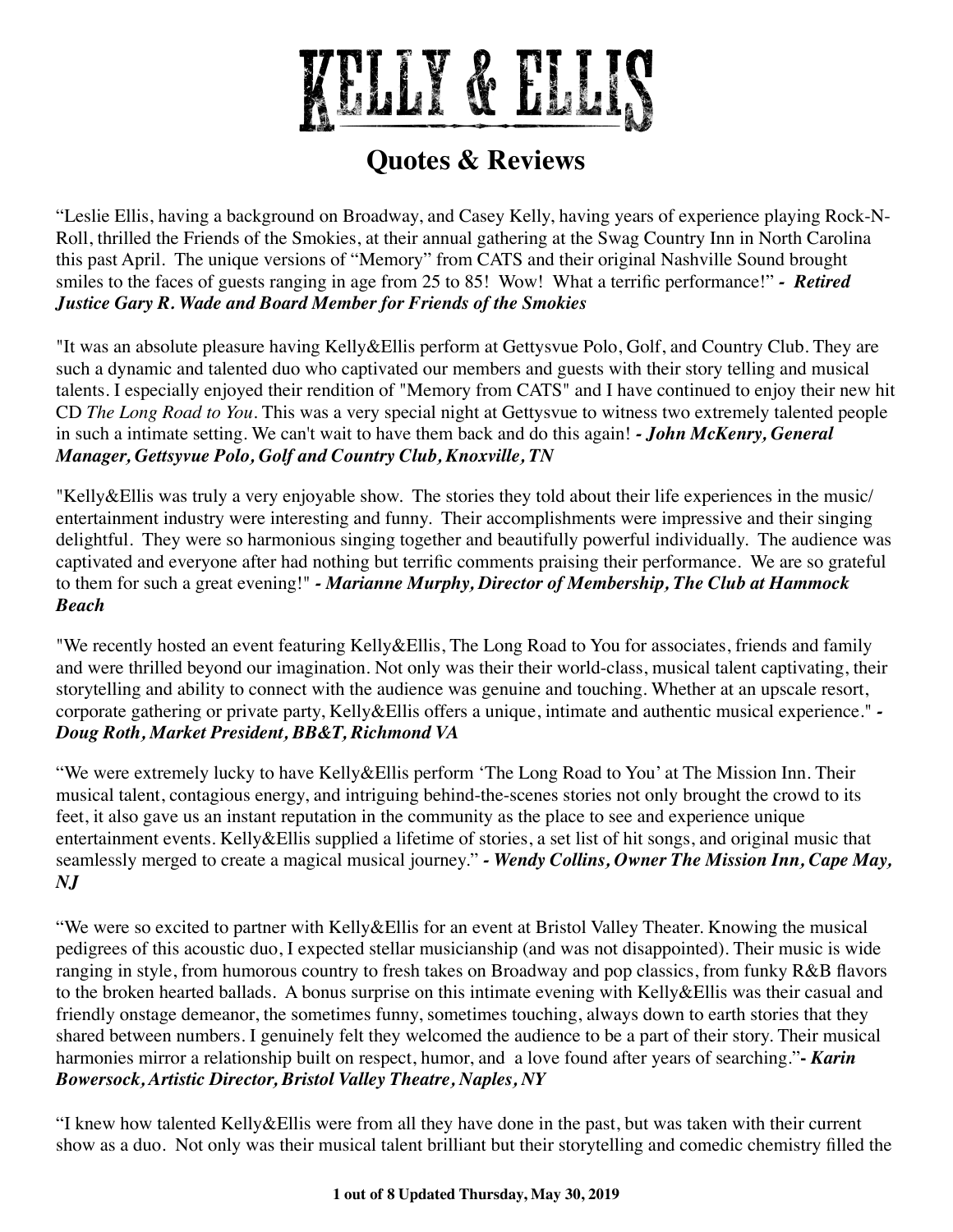

theater with laughter and joy and brought the audience to their feet with applause and appreciation. Kelly&Ellis hit it out of the park! We are looking forward to future events with Kelly&Ellis at The Bing Crosby Theater!" *- Sheryl Stone, Head of Talent and Marketing, The Bing Crosby Theater, Spokane, WA*

"Casey and Leslie have been knocking it out of the park for the Balsam Mountain Inn guests for 12 years. They always pack the house and keep the audience on the edge of their seats. We started with a Nashville Songwriter series but their new show, "The Long Road to You" is even more entertaining with the stories and songs from their lives." *- Bill Graham, Event Coordinator, The Balsam Mountain Inn, Balsam, NC*

"A new album by Kelly & Ellis has a quintessential sound and mass appeal to make it into your 'forever' collection of musical favorites. 'The Long Road to You,' is the musical energy behind an itinerary of intimate gatherings with fans where they share their stories in humorous dialogue and delight the audiences with songs from their past and present. These shows are catching on like wildfire through social media. They'll soothe you with songs from your past that you've been singing along to for years and will inspire you with their new releases, each telling a vivid story like the good songs seem to, and you might even be treated to a Broadway hit or two." *- Jodi Schwarzenbach, The Sarasota Post*

"Well, all I can say is.... If you were fortunate enough to take in a performance by Casey Kelly and Leslie Ellis this weekend you know that you were treated to a musical presentation that surpasses most others. I don't know if I have ever experienced two people who were so "in tune" with each other as these two are. I could have stayed there another three hours. So incredibly enjoyable!!! If you ever get the chance to see them, please do yourself a favor and go. They raised my own musical awareness a few notches tonight. I sure do hope they come back to Cape May someday. I'll be there if they do!" *Rick Ferrante, WCFA 101.5 FM, Cape May, NJ*

"A beauty of an album with Country Roots and americana music with a beautiful rendition of Andrew Lloyd Webber – Memory.. a pleasant surprise from this duo." *- Fotosbluesrock.nl*

**"**Love it – more from this act please" *- Robert MacMillan, Nevis Radio, UK*

"Really nice sound" *- Stewart Fenwick, Celtic Music Radio, UK*

"[Tennessee Whiskey is a] Stunning track – why this is not being played all over the USA is unbelievable!" *- Stuart Cameron, East Coast FM, UK*

"New to me but I love what I hear" *- Craig Parry, Phoenix Radio, UK*

"Thanks Hotdisc for introducing me to this excellent act" *- John Andersen, Radio Maelkebotten, Denmark*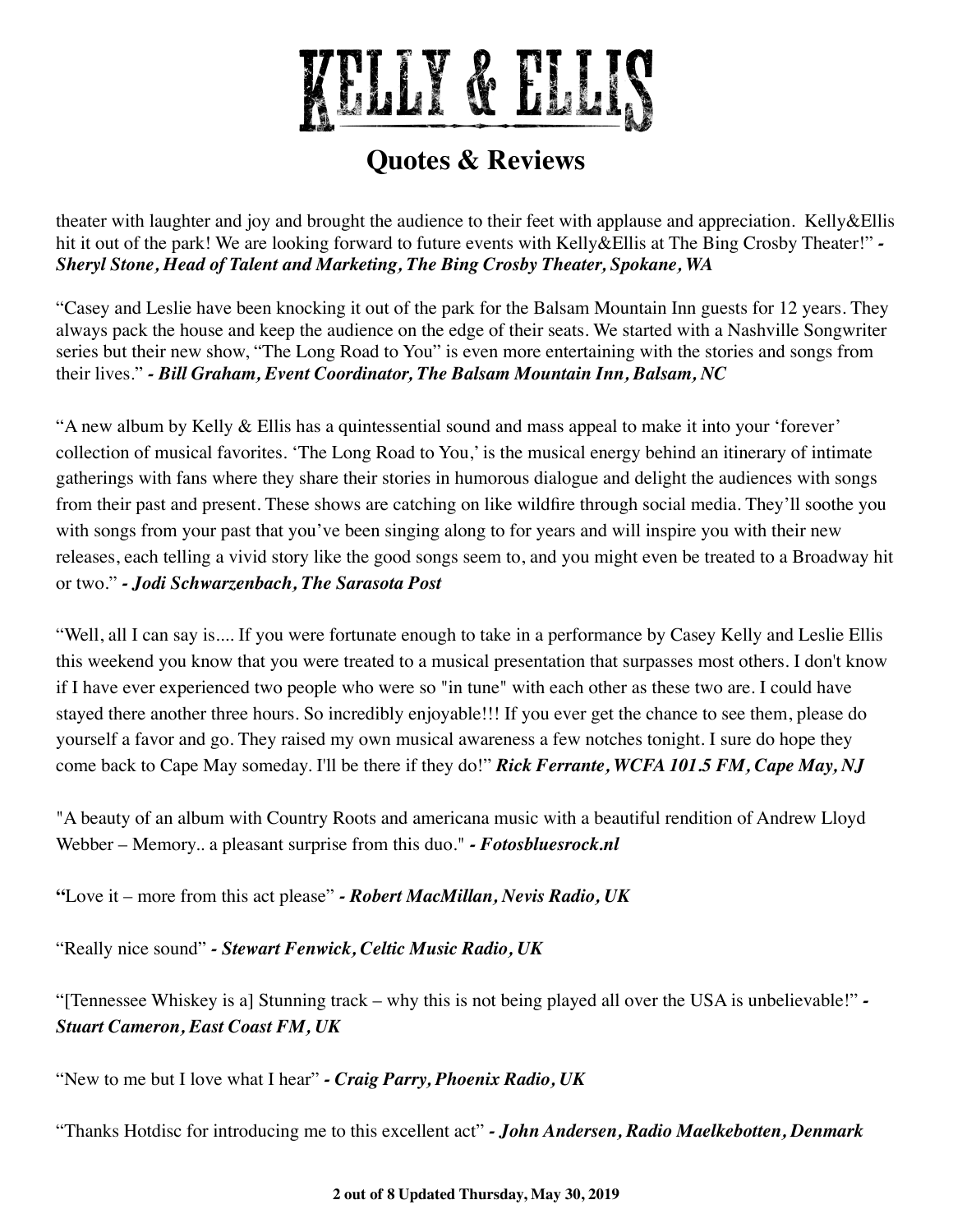

"Lovely on the ear, great song craft and the soft vocals are a pure delight" *- Adrian Clark, Country Music Routes Internet Blog, Europe*

"I really love the vocal here. Will investigate these more." *- Marie Crichton, BBC Radio Shropshire, UK*

#### "This is excellent" *- Rene Hoffman, Country Radio, Switzerland*

"The first song "An Ordinary Day" caught my attention right off the bat, with how remarkably beautiful Leslie's voice is. Leslie's tone and timber hit me in the same way that Karen Carpenter's did way back when I heard her coming out of my car radio. Fabric from the same cloth, yet Leslie's voice is totally unique with a maturity that only happens when a singer has spent a life time honing and shaping their craft.

'Casey's voice has also matured greatly. Those of us who grew up around Casey professionally as a songwriter and performer back in the early 1970's, will find Casey has found his voice in a new and different way. Singing in a lower register that, not only compliments him as a singer, but also when the two of them sing together, creates an incredible blend inside their harmonies." *- Jimmy Messina, Grammy® Winning Songwriter and Producer*

"They're fun, beautiful, heartbreaking and so much more wrapped up into a collision of genres (classic rock, Celtic, New Orleans R&B, contemporary pop, Broadway) from their careers. *The Long Road to You* is about their journey to find each other, to find their place; for the listeners, we finally found *them*." *- Brenda Hillegas, Emore Magazine*

"In addition to the craft and skill on display here, I'd be remiss if I didn't acknowledge that Leslie Ellis' voice is easily one of my favorite musical instruments in the world. And throughout the album's thirteen tracks, Kelly's genius guitar work is undeniable" *- Randy Slovacek, The Randy Report*

"The Long Road to You wraps Kelly&Ellis' journey - a tuneful autobiography, a slice of music history and a vision of their future - in lush, guitar-rich arrangements. We're lucky to go along for the ride." *- Acoustic Guitar Magazine*

"Audiences might have come to see Casey sing the hits he'd co-written for folks like Tanya Tucker (Grammy nominated "Soon"), Kenny Rogers (Grammy nominated "Anyone Who Isn't Me Tonight") and George Strait (his signature song "The Cowboy Rides Away"), but they often were charmed by his casual recollections (delivered in an almost Jimmy Stewart-like cadence) from his NYC Tin Pan Alley days to his California affiliations--with the likes of Loggins & Messina, the Nitty, Gritty Dirt Band, John Sebastian, Poco and Jackson Browne, to name a few. [Ellis'] wit, emotive vocal control and songs are completely disarming. An acoustic act, thoughtfully and tastefully presented, but refreshingly new. Think of the music as thoughtful-meets-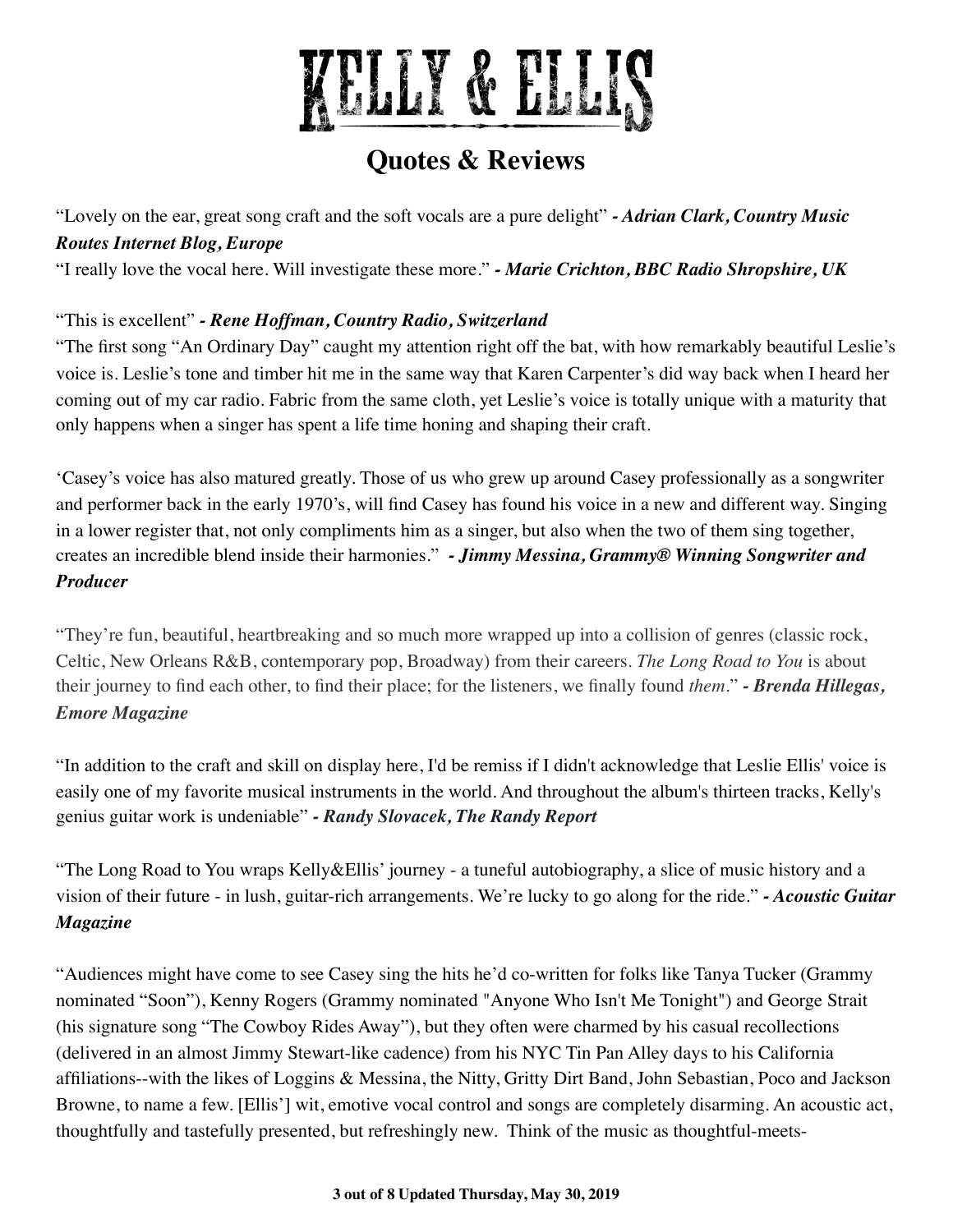

electrifying. I dare say it's quite possible they're Nashville's most endearing onstage duo. Some of the best new material to come out of Nashville" **-** *Peter Rodman, The Peter Rodman Blog/KRNW Radio in Boulder, CO*

"[Ellis'] singing, always vibrant, is haunting" *- William A. Henry III, Time Magazine*

*"*Kelly&Ellis are one of those rare and wonderful unions in life, and what that does for their music and the listener is palpably wondrous. You'll hear and feel it for yourself when you indulge in this milestone CD, aptly titled The Long Road to You. This collection of songs is truly wonderful, beautifully sequenced and charmingly eclectic. There's a real purity about it. No big production. Just great performances, superb musicianship and terrific tunes. It's honest, fun and personal; the kind of thing that makes you feel that they're right there in the room with you. I wish they were." **-** *Scotty Brink, Former Program Manager, WRKO Radio, Boston, MA*

"...Leslie Ellis fills the room and stops listeners' hearts for a moment" *- The Hartford Courant*

"This is a remarkable CD. Many songs stay with me long after I've aired them."*- Steve Jerrett, of KOPN in Columbia, MO*

"I've been a long time fan of these incredible artists Leslie Ellis & Casey Kelly. Finally they have an amazing album The Long Road to You that captures what they have been doing on stage. Great songwriting, and performance, Bravo!!!!!" *- Wood Newton, Grammy® Winning Record Producer, Nashville, TN*

The Long Road to You provides almost one hour of pure listening pleasure. Kelly&Ellis make beautiful music together." *- Sheldon Harnick, Tony® Award Winning Broadway Lyricist and Producer*

"I have been in the booking and promoting side of the music business for 30 years. I have worked with Casey and Leslie (Kelly&Ellis) on several shows over the last 10 or 12 years. Have never been disappointed. Great writers, musicians and performers and above all great people inside and out. Pleasure to work with." *- James Lewis, Concert Promoter, Nashville, TN*

"For the past eleven years we have had the honor to be a venue for the Frank Brown International Songwriters Festival in Orange Beach, AL. During this time we been graced to meet and listen to Casey Kelly and Leslie Ellis [Kelly&Ellis]. They are amazing! They always pack our house as well as anywhere they go - We went to see them at the legendary Flora-Bama two days after playing with us and it was a hard sellout. The new Kelly&Ellis CD The Long Road to You is a must listen and will appeal to most everyone." *- Bob Hallmark, Owner, The Tin Top Restaurant & Oyster Bar*

#### **Casey Kelly and Leslie Ellis: 'The Long Road to You'**

**4 out of 8 Updated Thursday, May 30, 2019**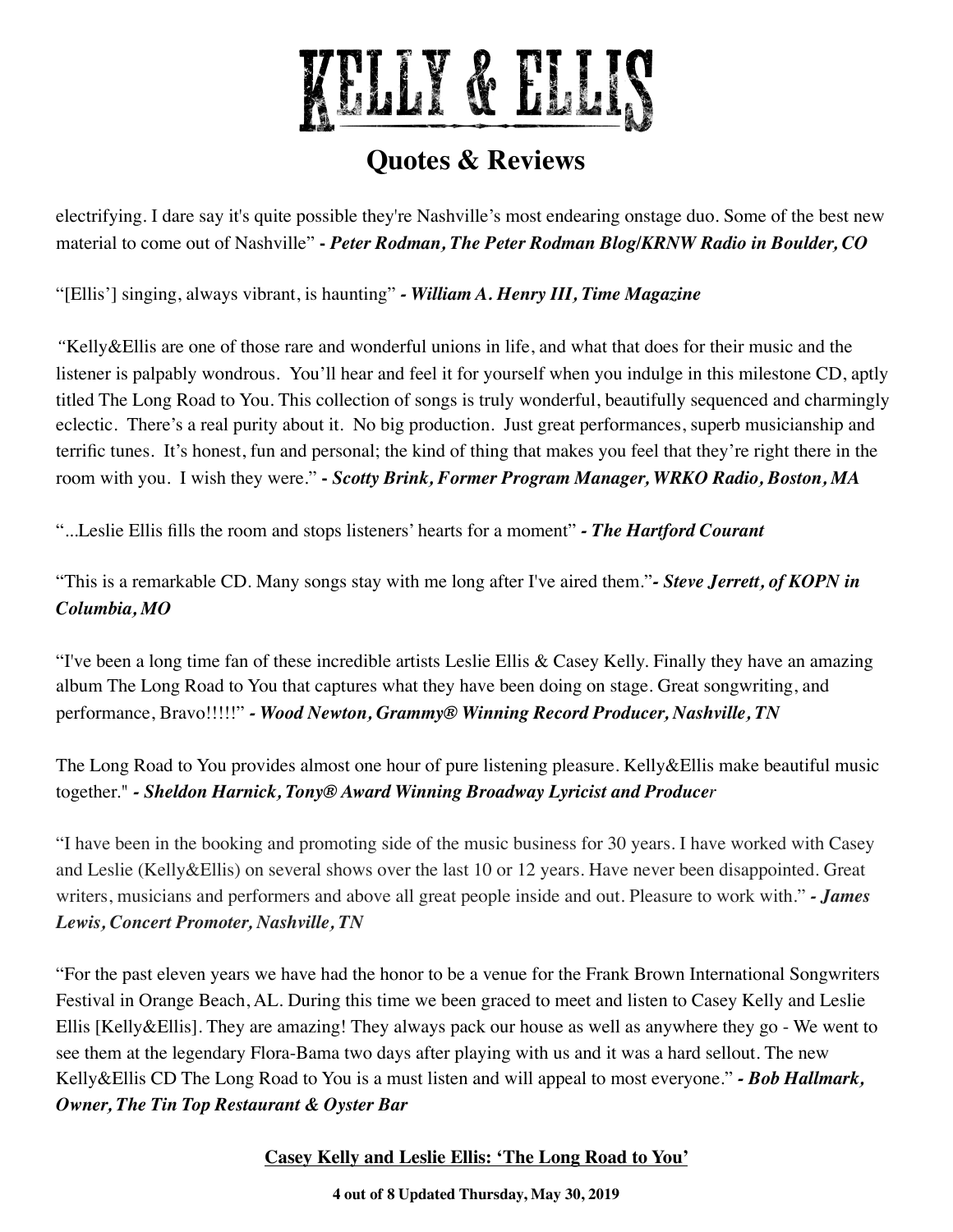

**November 8, 2017**

By Jodi Schwarzenbach

It's been a while since I've discovered new music that takes me from day to night, filling the air with an upbeat melody, enhancing carefree times when all is well. For me, that time is when the kids are home, after homework and other obligations that make up the bulk of their time. And there is that sweet spot in the beginning of the week when the laundry is caught up, weekly meals are prepped, and a couple of runs have been logged. Progress like that deserves a backbeat and a perfect CD is key. But a good collage of music also needs to be versatile enough to soothe your frantic moments and to make you reminisce for times gone by, maybe making you put thought into movement and save a friendship if it's salvageable or ease the sting of letting go. Yes, good music can inspire you in a myriad of ways. A good album also needs to stand the test of time so that you don't fondly just think back on past musical preferences, because they are still rocking your world, albeit in your minivan, being introduced to your kids. And I suppose if your musical tastes have evolved, they should reflect your bluesy side, take note of your rocker stage, pay homage to your favorite country crooners, and give a nod to your love of great folk songs. A new album by Kelly & Ellis has a quintessential sound and mass appeal to make it into your "forever" collection of musical favorites.

Casey Kelly and Leslie Ellis are the singers in the duet of Kelly & Ellis. You may not recognize their names at first, but mention some of the most celebrated country songs in American musical history and you're likely to find they either wrote or sang on many popular standards you know and have even won an impressive Grammy. For Leslie Ellis, Broadway was always the goal and after several memorable performances in major productions like "La Cage Aux Folles" and "City of Angels," she landed the lead role in "CATS" singing "Memory." She eventually became a session vocalist for Sony Music singing background for the likes of Barbra Streisand, Faith Hill, Toni Braxton, and Celine Dion. A well-timed call in the late '90s led to her singing "My Heart Will Go On" with Celine Dion for the soundtrack of "The Titanic." They went on to win a Grammy for Record of the Year.

Casey Kelly is a true career musician. His body of work is wide-reaching and well-respected in and out of the Nashville music scene. From writing signature hits for George Strait, like "The Cowboy Rides Away" and "Soon" for Tanya Tucker, to touring with Loggins & Messina, BB King, The Beach Boys and more, his songwriting and vocal skills are heralded. He almost missed a jam session at the famed Bluebird Café where Leslie Ellis was already on stage. He chose the seat next to her, the only one remaining and began warming up with some of his old songs. She knew the words to all of them. The rest is history.

Unpretentious and living as a happily married couple in Nashville has brought Kelly & Ellis to a period where they are eager to share their love story with the world. Their new release "The Long Road to You," is the musical energy behind an itinerary of intimate gatherings with fans where they share their stories in humorous dialogue and delight the audiences with songs from their past and present. These shows are catching on like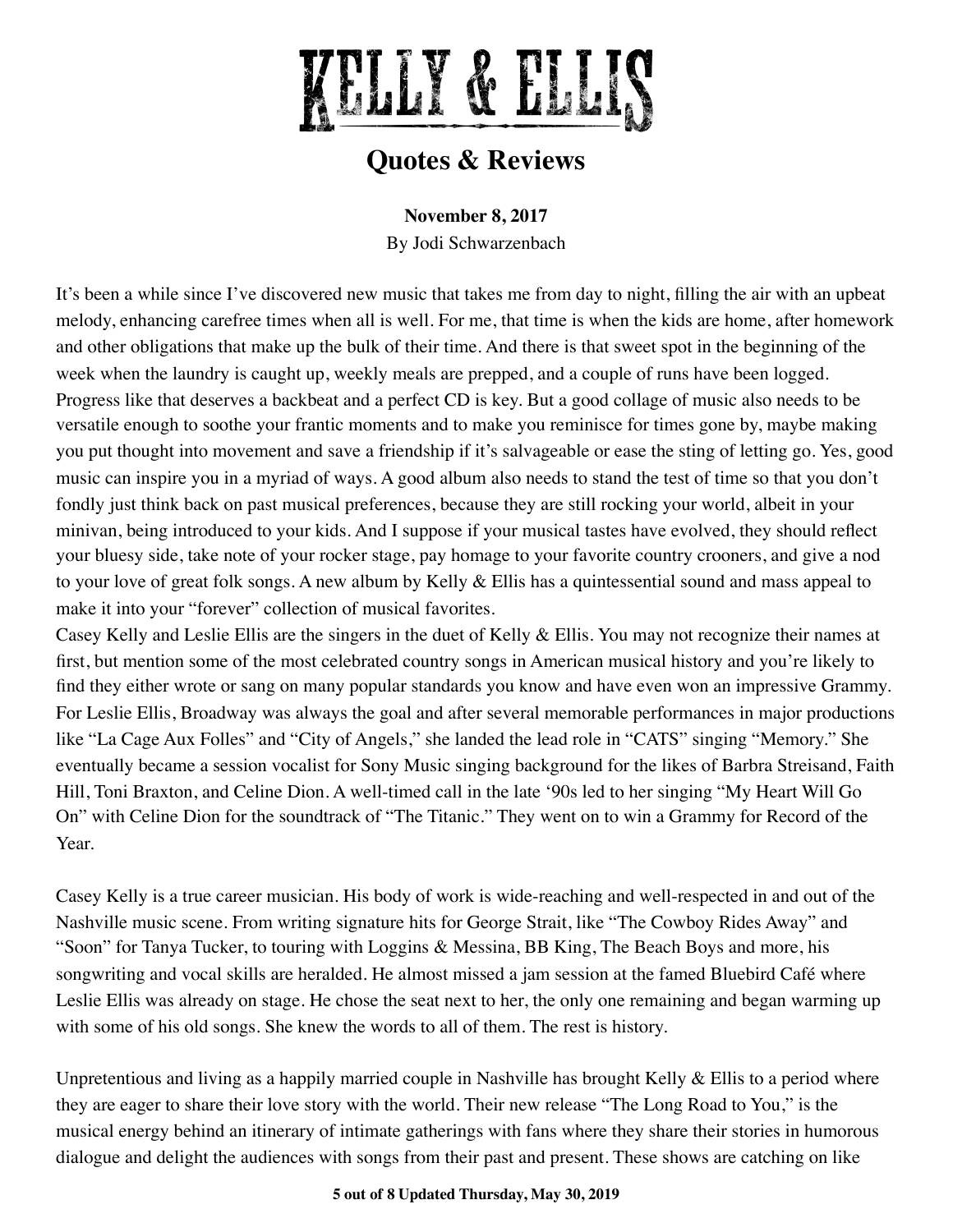

wildfire through social media. They hope you will stop in, get cozy and folksy for a while. They'll soothe you with songs from your past that you've been singing along to for years and will inspire you with their new releases, each telling a vivid story like the good songs seem to, and you might even be treated to a Broadway hit or two. For more information on upcoming tour dates, please visit <https://www.kellyandellis.com/home>

### **The Randy Report First Listen: "Who Am I To Judge" February 22, 2017** By Randy Slovacek

Stop, drop and scroll down to listen to this exclusive preview of "Who Am I To Judge?" from new acoustic duo, Kelly&Ellis. The song, from Casey Kelly and Leslie Ellis' upcoming album The Long Road to You, is a like a musical love-child of Mary Chapin Carpenter and Brian Wilson. The hooky melody is a perfect dance partner for the independent-minded lyrics:

Religious right, or wrong? Serious art, or porn? And as for same-sex bride and groom Is it anybody's business who does what with whom? Who am I to judge? Who am I to say what anybody does? If it works for them, then I'm asking you my friend, Who am I to judge?

A bit about how these two rambled and roamed down The Long Road to You: After graduating from the prestigious Carnegie-Mellon University with a degree in acting and music, Leslie Ellis journeyed from Broadway (City of Angels, Cats, Music of Andrew Lloyd Webber) to Berkley to Nashville, picking up a Grammy® Award along the way for her vocal contributions to Celine Dion's mega-hit "My Heart Will Go On."

Casey Kelly's college years were spent opening arena concerts for major artists; a stint writing at the hit making factories at 1650 Broadway and the Brill Building; touring with Loggins & Messina, The Beach Boys and BB King; and writing hit songs (Grammy nominated #1 "Anyone Who Isn't Me Tonight" recorded by Kenny Rogers & Dottie West, George Strait staple "The Cowboy Rides Away," Tanya Tucker's "Soon").

Thematically, this unique collection of songs frames the duo's well-travelled talents as the diverse ingredients they are. Americana, Celtic, R&B, Broadway, pop and country meld effortlessly allowing Kelly&Ellis to lay claim to their own unique musical space, proving that artful songwriting and musical talent is always a winning recipe.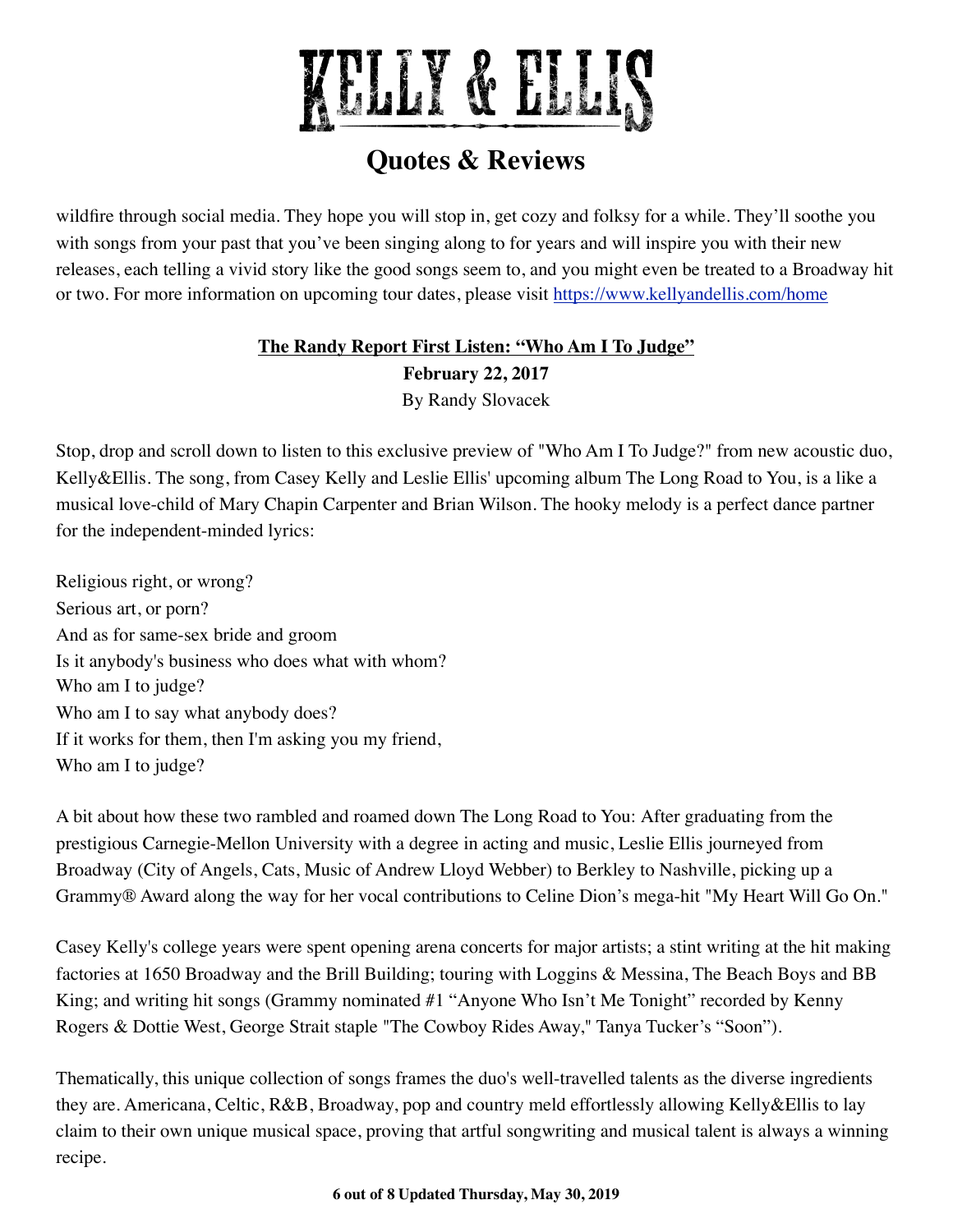

Among the winning new works, "I Just Don't Understand It," "An Ordinary Day," and "(I Ain't Just) A Pretty Face" are highlights showcasing range as well unmistakeable chemistry.

In addition to the craft and skill on display here, I'd be remiss if I didn't acknowledge that Leslie Ellis' voice is easily one of my favorite musical instruments in the world. And throughout the album's thirteen tracks, Kelly's genius guitar work is undeniable.

Along with new songs, both artists re-visit and re-invent past musical triumphs. Ellis' lithe vocals take flight over a steady, earthy drum beat on "My Heart Will Go On," while she folds her country years back into a luscious and rich renewal of "Memory" from her Cats days. Kelly's take on "The Cowboy Rides Away" reveals a life well-lived with a vocal that feels

as warm and comfortable as my favorite 20 year old cowboy boots; and the duo's teaming on "Anyone Who Isn't Me Tonight" bounces and beams with sass for days.

#### **Elmore Magazine, The Long Road to You Review February 24, 2017** By Brenda Hillegas

For every duo that makes it big, there are ten more hoping to follow in their footsteps. For Leslie Ellis and Casey Kelly, "fame" is something they have both experienced before meeting. The experience of "fate" however, took its time to work some magic and have the two musicians collide at the Bluebird Cafe in Nashville.

Leslie Ellis took on Broadway (which is very evident in her vocals on *The Long Road to You*). She landed roles in *La Cage Aux Folles*, *City of Angel*s and *CATS*. She was also writing her own songs and performing them around New York City. Eventually, she moved to Santa Cruz, CA where a gig as a session vocalist for Sony Music found her singing demos and background for Céline Dion, Barbra Streisand, Faith Hill and Toni Braxton. In 1998, the Grammy for Record of the Year went to "My Heart Will Go On" from the movie *Titanic*– Ellis was a part of that song. A country-road, ballad version of the song can be heard on *The Long Road to You*.

Casey Kelly had similar experiences- his song "The Cowboy Rides Away" became a hit for [George Strait,](http://www.elmoremagazine.com/2015/10/reviews/albums/george-strait) he toured with Loggins & Messina, the Beach Boys, BB King; he co-wrote Grammy nominated #1 hit, "Anyone Who Isn't Me Tonight," recorded by Kenny Rogers & Dottie West.

Sadly, both Ellis and Casey experienced breakups in their marriages and found themselves living in Nashville. After meeting, they lifted each other up, inspired each other, wrote together. *The Long Road To You* has all the